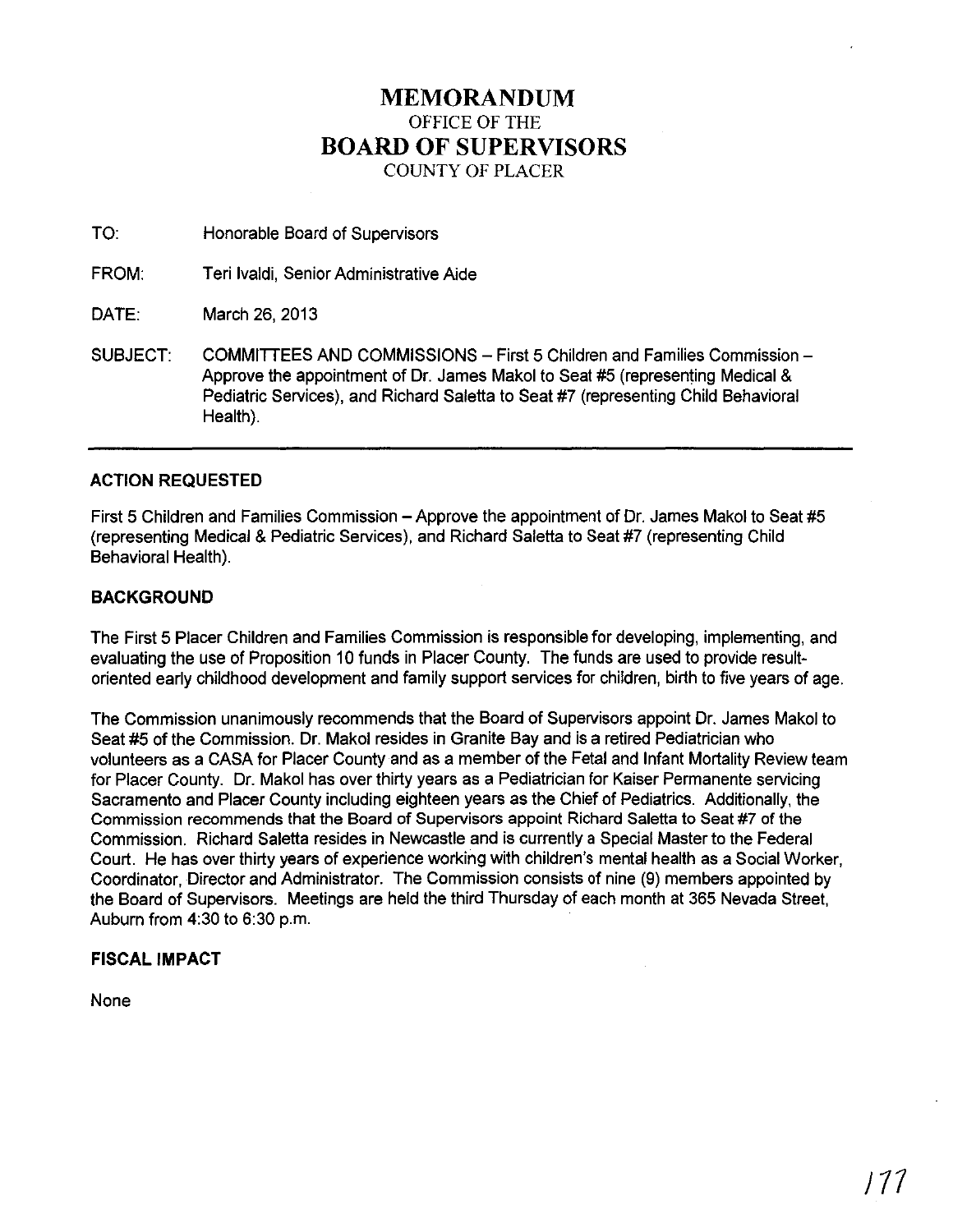## PUBLIC COMMITTEE

Page 1 of 1

PURPOSE: To create and implement a comprehensive, collaborative and integrated system of information and services to promote, support, and optimize early childhood development from the prenatal state to five years of age, consistent with the California Chiidren and Families Act.

#### CONFLICT OF INTEREST: Yes

COMPOSITION: Supervisors. The Commission shall consist of nine members appointed by the Board of

A. Two members of the Commission shall be selected from among the County heaith officer and those persons responsible for management of County functions pertaining to children's services, public health services, behavioral health services, social services, and tobacco and other substance abuse prevention and treatment.

B. One member of the commission shall be chosen by the Board of Supervisors from among its members.

C. The remaining members of the commission shall be selected from among the persons described in subsection A of this section and persons from the following categories pursuant to Health and Safety Code Section 130140(a)(1)(A) recipients of project services included in the County strategic plan, educators specializing in early childhood development, representatives of a local child care resource or referral agency, or a local child care coordinating group, representatives of a local organization for prevention or early intervention of families at risk, representatives of community-based organizations that have the goal of promoting nurturing and early childhood development, representatives of iocal school districts, and representatives of locai medical, pediatric, or obstetric associations or societies.

D. One of the members shall work or reside in the Tahoe region and represent the concerns of that region, as well as satisfying one of the criteria under A, B, or C above.

MEETINGS: 6:30 p.m. The third Thursday of each month at 365 Nevada Street, Auburn, CA from 4:30 to

COMPENSATION: Members shall serve without compensation and shall be reimbursed the actual amounts of their reasonable and necessary expenses incurred in attending meetings and in performing the duties of their offices.

## COUNTY CONTACT PERSON

Nancy Baggett, First 5 Services Analyst (530) 745-1382 365 Nevada Street Auburn, CA 95603-

SEAT# 1 **Jim Holmes** REPRESENTS: BOS TERM LENGTH: Board Pleasure APPOINTED BY: BOS EXPIRES: Board Pleasure

SEAT# 4 **Mai-Ling Schummers** REPRESENTS: Recipient of Services TERM LENGTH: 3-years APPOINTED BY: BOS EXPIRES: 12/31/2014

SEAT# 7 Vacant Seat REPRESENTS: Child Behavioral Hlth TERM LENGTH: 3-years APPOINTED BY: BOS EXPIRES: 12/31/2015

### CURRENT MEMBERS

SEAT# 2 Dr. Richard Burton REPRESENTS: Pub Health Ofcr TERM LENGTH: 3-years APPOINTED BY: BOS EXPIRES: 12/3112014

SEAT# 5 **Vacant Seat** REPRESENTS: Med & Ped Svcs TERM LENGTH: 3-years APPOINTED BY: BOS EXPIRES: 12/31/2015

SEAT# 8 Calvin Waistad REPRESENTS: Families at Risk TERM LENGTH: 3-years APPOINTED BY: BOS EXPIRES: 12/31/2014

CONTACT PERSON

Janice LeRoux, Executive Director (530) 745-1304 365 Nevada Street Auburn, CA 95603-

SEAT# 3 Phillip Williams REPRESENTS: Co. Children Svcs TERM LENGTH: 3-years APPOINTED BY: BOS EXPIRES: 12/31/2014

SEAT# 6 **Linda Lareau** REPRESENTS: Early Child Dev/Tahoe Rep TERM LENGTH: 3-years APPOINTED BY: BOS EXPIRES: 12/31/2015

SEAT# 9 **Vacant Seat** REPRESENTS: Community Orgs TERM LENGTH: 3-years APPOINTED BY: BOS EXPIRES: 12/31/2014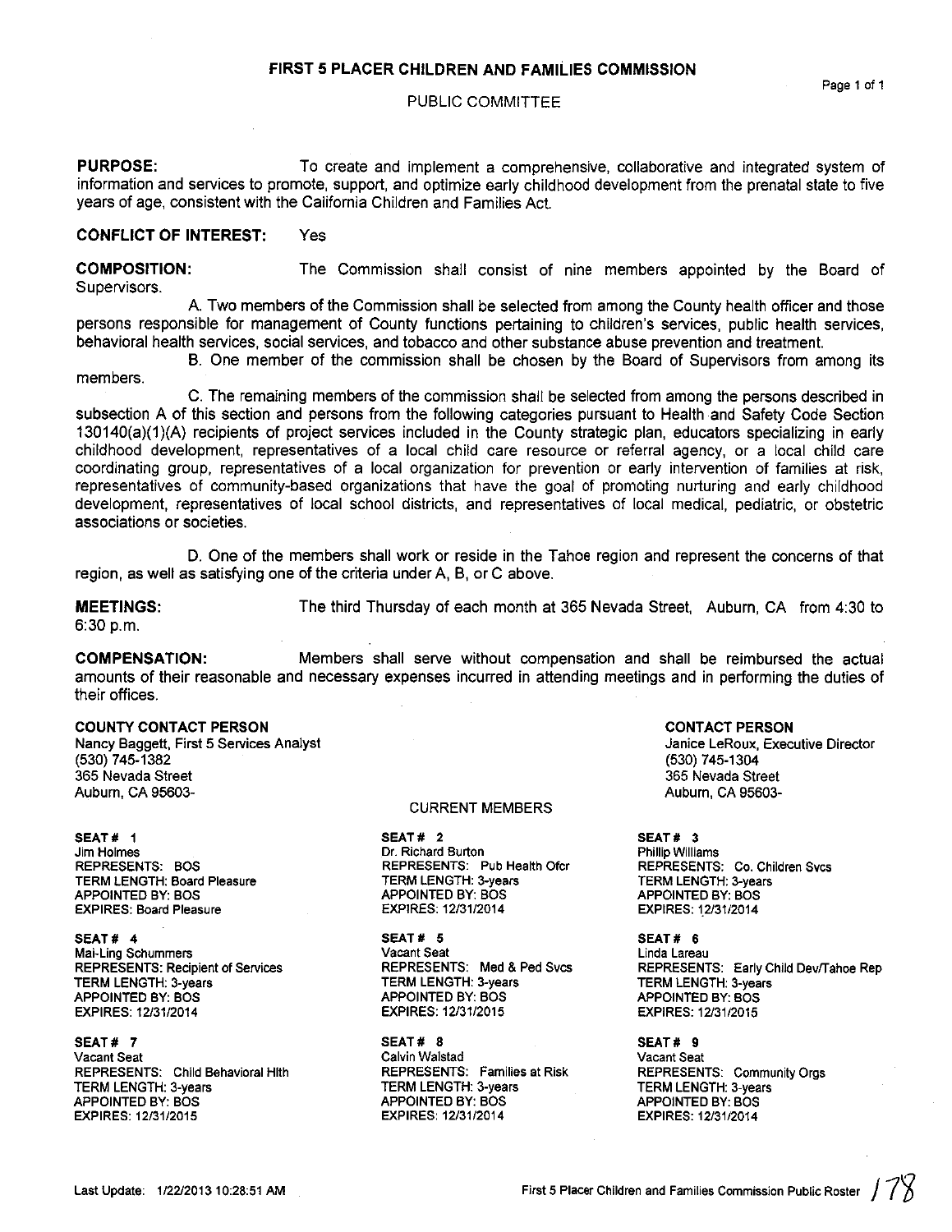# APPLICATION<br>For Membership on the First 8 Placer Children and Families Commission

| Name: James Makol                |                                                                                                                                                                                                                                                                           |  |  |
|----------------------------------|---------------------------------------------------------------------------------------------------------------------------------------------------------------------------------------------------------------------------------------------------------------------------|--|--|
|                                  |                                                                                                                                                                                                                                                                           |  |  |
|                                  |                                                                                                                                                                                                                                                                           |  |  |
|                                  |                                                                                                                                                                                                                                                                           |  |  |
|                                  |                                                                                                                                                                                                                                                                           |  |  |
|                                  | Employment Experience/Profession (attach resume)                                                                                                                                                                                                                          |  |  |
|                                  |                                                                                                                                                                                                                                                                           |  |  |
|                                  |                                                                                                                                                                                                                                                                           |  |  |
|                                  |                                                                                                                                                                                                                                                                           |  |  |
|                                  |                                                                                                                                                                                                                                                                           |  |  |
|                                  |                                                                                                                                                                                                                                                                           |  |  |
|                                  |                                                                                                                                                                                                                                                                           |  |  |
|                                  |                                                                                                                                                                                                                                                                           |  |  |
|                                  |                                                                                                                                                                                                                                                                           |  |  |
|                                  |                                                                                                                                                                                                                                                                           |  |  |
|                                  | Community Volunteer experience includes two years with The Placer County Ombudsmen, 18 months with the<br>Placer County Fetal and Infant Mortality Review (FIMR), and 19 months with the Child Advocates of Placer<br>County as a Court Appointed Special Advocate (CASA) |  |  |
|                                  |                                                                                                                                                                                                                                                                           |  |  |
|                                  |                                                                                                                                                                                                                                                                           |  |  |
|                                  |                                                                                                                                                                                                                                                                           |  |  |
|                                  |                                                                                                                                                                                                                                                                           |  |  |
|                                  |                                                                                                                                                                                                                                                                           |  |  |
|                                  |                                                                                                                                                                                                                                                                           |  |  |
|                                  |                                                                                                                                                                                                                                                                           |  |  |
|                                  | Generally, why are you interested in becoming a member of the First 5 Placer Commission?                                                                                                                                                                                  |  |  |
|                                  |                                                                                                                                                                                                                                                                           |  |  |
|                                  | I have been aware of the commission since its inception and utilized some of its services during my professional                                                                                                                                                          |  |  |
|                                  | career as a pediatric clinician and administrator at Kaiser. Physician friends of mine have served as physician<br>members of the commissions in Sacramento and Yolo counties, and they have spoken favorably about their                                                 |  |  |
| experiences during that service. |                                                                                                                                                                                                                                                                           |  |  |
|                                  |                                                                                                                                                                                                                                                                           |  |  |
|                                  | Also, even though I am a retired pediatrician and no longer practicing clinically, I wish to continue to promote the<br>welfare of children and feel that I my background can be helpful in working on projects concerning such issues.                                   |  |  |
|                                  |                                                                                                                                                                                                                                                                           |  |  |

 $\frac{1}{1-\frac{1}{2}}\left( \frac{1}{2},\frac{1}{2}\right) ^{2}$ 

 $179$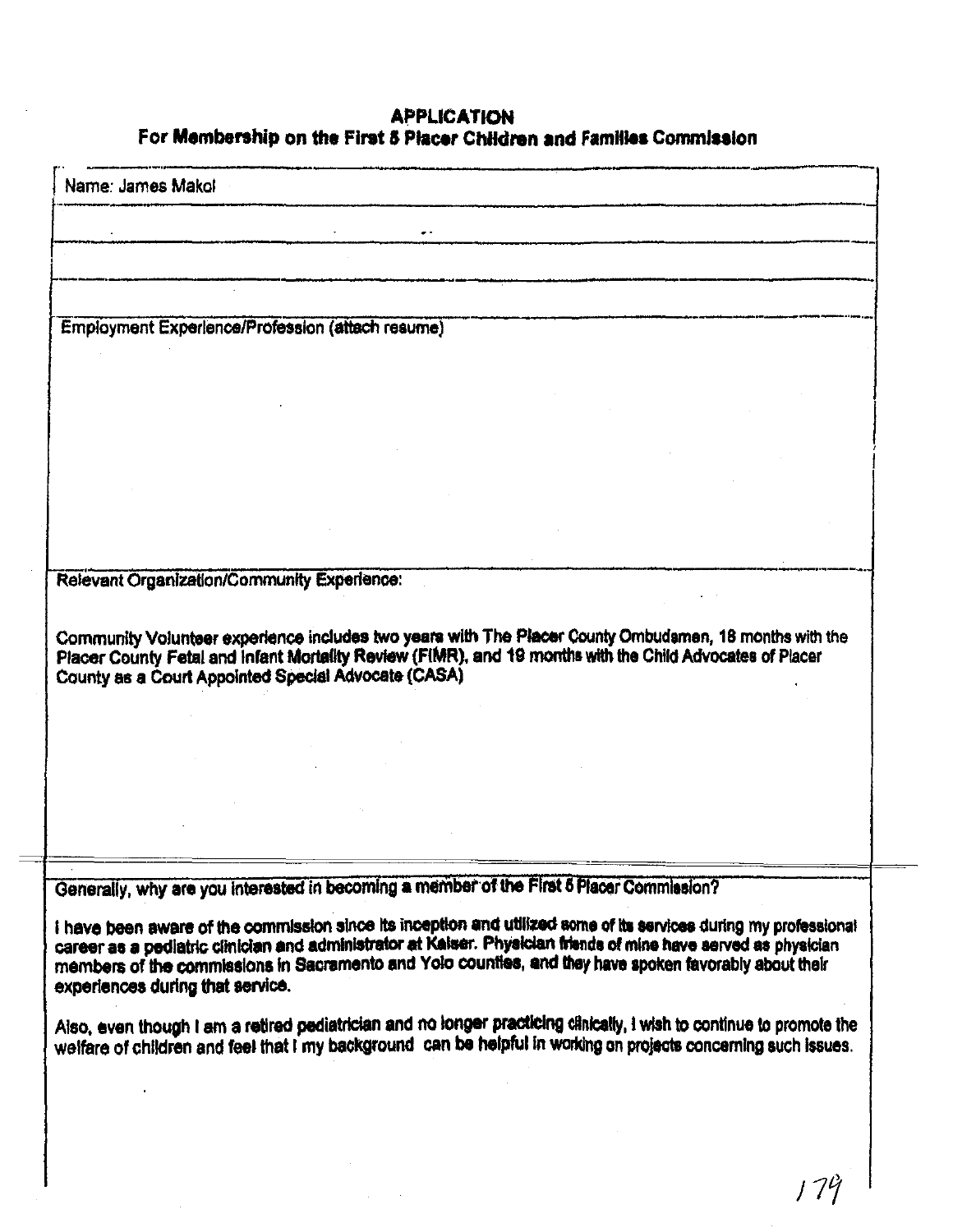Which category of Commission Membership (listed on the Recruitment Announcement) best describes you?

Representatives of local pediatric societies, I practiced pediatrics for 32 years at Kaiser in Sacramento and Roseville, and was involved with the administration of physicians and hospitals during the last half of that time triod. During those years, we instituted many programs to improve the health of our young patients.

Make Signature: Lavinux

Date:  $9/30/17$ 

Please mail, fax or email application, cover letter and resume to Janice LeRoux, 365 Nevada Street, Aubum, CA 95603. Fax: 530-885-2041 Phone: 530-745-1413 Email: lleroux@placercoe.k12.ca.us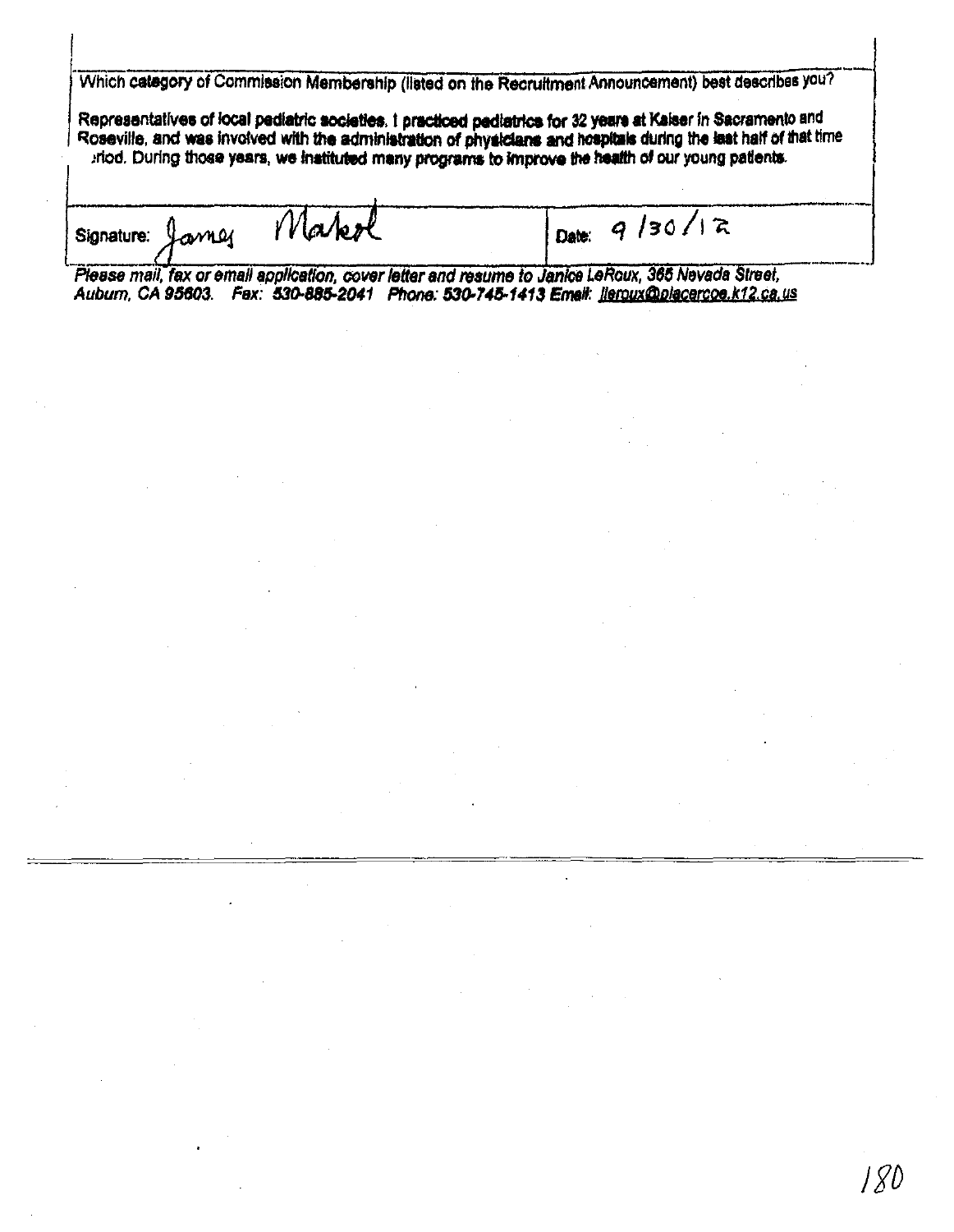# APPLICATION<br>For Membership on the First 5 Placer Children and Families Commission

|                                             | Employment Experience/Profession (attach resume)                                                                                                            |  |                                                                                                                                                                                                                             |  |
|---------------------------------------------|-------------------------------------------------------------------------------------------------------------------------------------------------------------|--|-----------------------------------------------------------------------------------------------------------------------------------------------------------------------------------------------------------------------------|--|
|                                             |                                                                                                                                                             |  |                                                                                                                                                                                                                             |  |
|                                             |                                                                                                                                                             |  |                                                                                                                                                                                                                             |  |
|                                             |                                                                                                                                                             |  |                                                                                                                                                                                                                             |  |
|                                             |                                                                                                                                                             |  |                                                                                                                                                                                                                             |  |
|                                             |                                                                                                                                                             |  |                                                                                                                                                                                                                             |  |
| Relevant Organization/Community Experience: |                                                                                                                                                             |  |                                                                                                                                                                                                                             |  |
|                                             |                                                                                                                                                             |  |                                                                                                                                                                                                                             |  |
|                                             |                                                                                                                                                             |  |                                                                                                                                                                                                                             |  |
|                                             |                                                                                                                                                             |  |                                                                                                                                                                                                                             |  |
|                                             |                                                                                                                                                             |  |                                                                                                                                                                                                                             |  |
|                                             |                                                                                                                                                             |  |                                                                                                                                                                                                                             |  |
|                                             | Generally, why are you interested in becoming a member of the First 5 Placer Commission?                                                                    |  |                                                                                                                                                                                                                             |  |
|                                             | Placer is doing for children, families and the community.                                                                                                   |  | Giving back to my community. I've had a rich and exciting career in the public and private health and human<br>services and education profession and with my background I would like support the important work the First 5 |  |
|                                             |                                                                                                                                                             |  |                                                                                                                                                                                                                             |  |
|                                             |                                                                                                                                                             |  |                                                                                                                                                                                                                             |  |
|                                             |                                                                                                                                                             |  |                                                                                                                                                                                                                             |  |
|                                             |                                                                                                                                                             |  |                                                                                                                                                                                                                             |  |
|                                             |                                                                                                                                                             |  |                                                                                                                                                                                                                             |  |
|                                             |                                                                                                                                                             |  |                                                                                                                                                                                                                             |  |
|                                             | Which category of Commission Membership (listed on the Recruitment Announcement<br>An expert in mental health with broad knowledge of governmental systems. |  |                                                                                                                                                                                                                             |  |
|                                             |                                                                                                                                                             |  |                                                                                                                                                                                                                             |  |